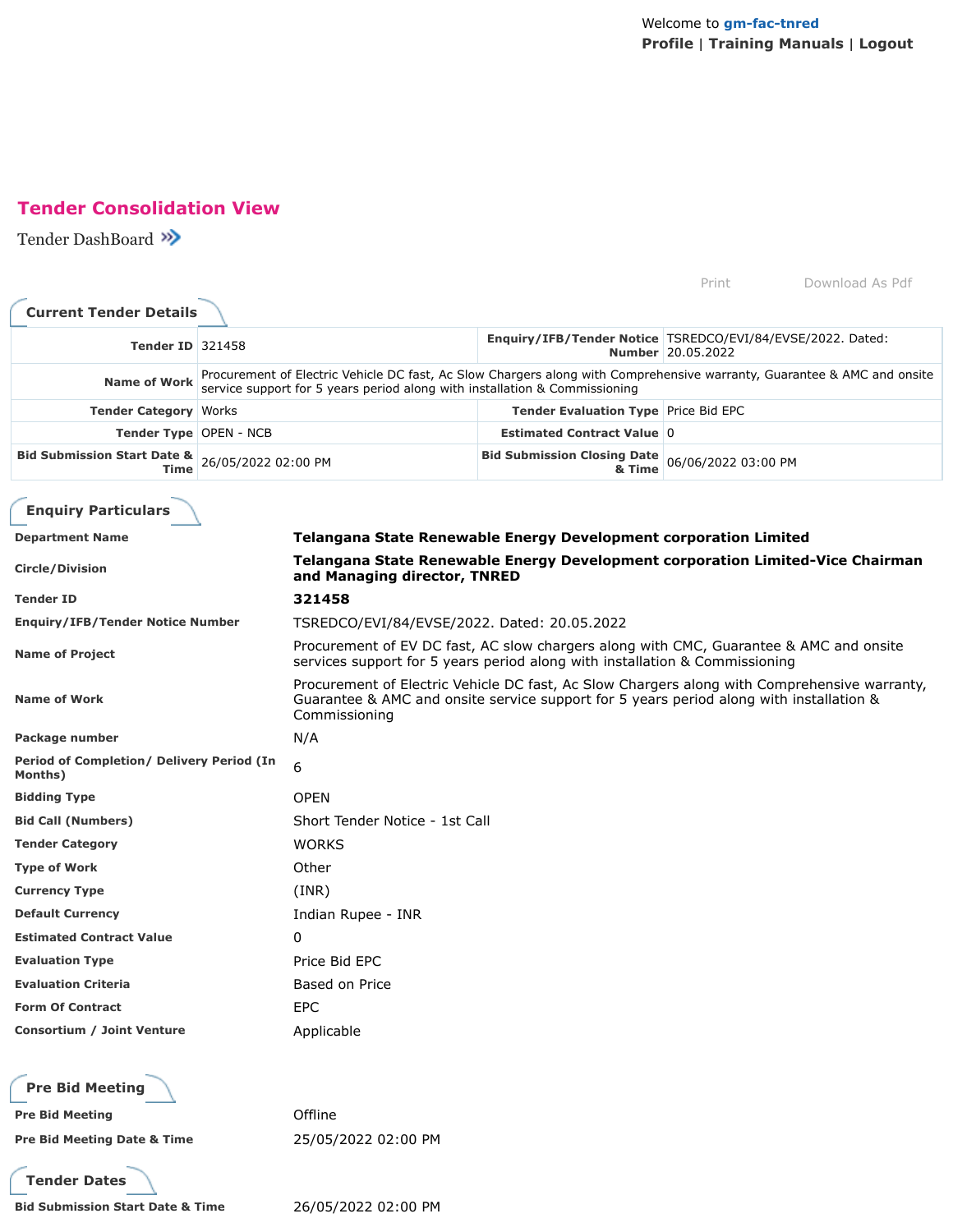| <b>Bid Submission Closing Date &amp; Time</b> | 06/06/2022 03:00 PM |
|-----------------------------------------------|---------------------|
| <b>Bid Validity Period (In Days)</b>          | 180                 |

| <b>Tender Inviting Authority Particulars</b>                                                              |                                                                                                                                         |
|-----------------------------------------------------------------------------------------------------------|-----------------------------------------------------------------------------------------------------------------------------------------|
| <b>Officer Inviting Bids</b>                                                                              | PD- Electric Vehicle                                                                                                                    |
| <b>Bid Opening Authority</b>                                                                              | General Manager                                                                                                                         |
| <b>Address</b>                                                                                            | D. No. 6-2-910, Visvesvaraya Bhavan, The Institution of Engineers Building, Khairatabad,<br>Hyderabad - 500 004. Telangana State, India |
| <b>Contact Details</b>                                                                                    | 04023201502                                                                                                                             |
| Email                                                                                                     | pdprojects@tsredco.telangana.gov.in                                                                                                     |
| <b>Other Details</b>                                                                                      |                                                                                                                                         |
| Assign COT/Tender Committee For Tender<br>Approval                                                        | Not Applicable                                                                                                                          |
| <b>Transaction Fee Details</b>                                                                            |                                                                                                                                         |
| Transaction Fee Payable to 'TSTS ' payable at Hyderabad<br>(As per G.O.Ms No 4, Dtd 17.02.2015 IT&C Dept) | 590(INR)                                                                                                                                |

| <b>Bid Security Details</b> |                                  |                                           |                       |  |
|-----------------------------|----------------------------------|-------------------------------------------|-----------------------|--|
| <b>Bid Security (INR)</b>   | <b>Bid Security In Favour Of</b> | <b>Mode of Payment</b>                    | <b>EMD Applicable</b> |  |
| <b>Rs.300000.00</b>         | <b>TSREDCO</b>                   | <b>Online Payment, Challan Generation</b> | <b>Applicable</b>     |  |

**Process Fee Details**

| <b>Process Fee</b> | <b>Process Fee Payable To</b> |
|--------------------|-------------------------------|
| $ 29500.00$ (INR)  | online payment to TSREDCO     |

**Decrypter List**

| <b>Department User</b><br><b>Name</b> | <b>Department Name</b>                                              | Phone<br><b>Number</b> | Email                                  |           | Designation Certificate serial No | <b>Certificate</b><br><b>Expiry</b> |
|---------------------------------------|---------------------------------------------------------------------|------------------------|----------------------------------------|-----------|-----------------------------------|-------------------------------------|
| SATYA VARA<br>PRASAD GUTTA            | Telangana State Renewable Energy<br>Development corporation Limited | 9000550974             | gmtsredco@gmail.com                    | <b>GM</b> | 41e152fa482e4489 24/11/2022       | 03:51 PM                            |
| <b>NEELAM</b><br><b>JANAIAH</b>       | Telangana State Renewable Energy<br>Development corporation Limited |                        | 9490894488 vc@tsredco.telangana.gov.in | VC MD     | 1466511                           | 02/09/2022<br>05:11 PM              |

| <b>Tender Documents</b>                        |                                                                                                                                                                                                                              |                                    |                         |  |  |  |
|------------------------------------------------|------------------------------------------------------------------------------------------------------------------------------------------------------------------------------------------------------------------------------|------------------------------------|-------------------------|--|--|--|
| <b>S.No File Name</b>                          | <b>File Description</b>                                                                                                                                                                                                      | File Size<br>(in<br><b>Bytes</b> ) | <b>Uploaded</b><br>Date |  |  |  |
| Procurement<br><b>Tender EVSE</b><br>final.pdf | Procurement of Electric Vehicle DC Fast, AC Slow Chargers along with comprehensive warranty 423171 21/05/2022<br>, Guarantee & AMC, and onsite service support for 5 years period along with installation &<br>Commissioning |                                    | 06:14 PM                |  |  |  |

## **Required Tender Documents Details**

| S.No | <b>Documents Required from Contractor</b>                                                             | Stage         | <b>Optional</b> |
|------|-------------------------------------------------------------------------------------------------------|---------------|-----------------|
|      | Bid Form duly completed and signed by the Bidder, together<br>with all Attachments                    | <b>COMMON</b> | Mandatory       |
|      | Company Profile document of Bidder                                                                    | <b>COMMON</b> | Optional        |
|      | Product Brochure for EV Chargers offered                                                              | <b>COMMON</b> | Optional        |
| 4    | Commissioning/Performance Certificate received from the<br>customers with minimum 6 months operation  | <b>COMMON</b> | Mandatory       |
|      | Power of Attorney in favor of all the persons signing the<br>documents, Audited Financial statements, | <b>COMMON</b> | Optional        |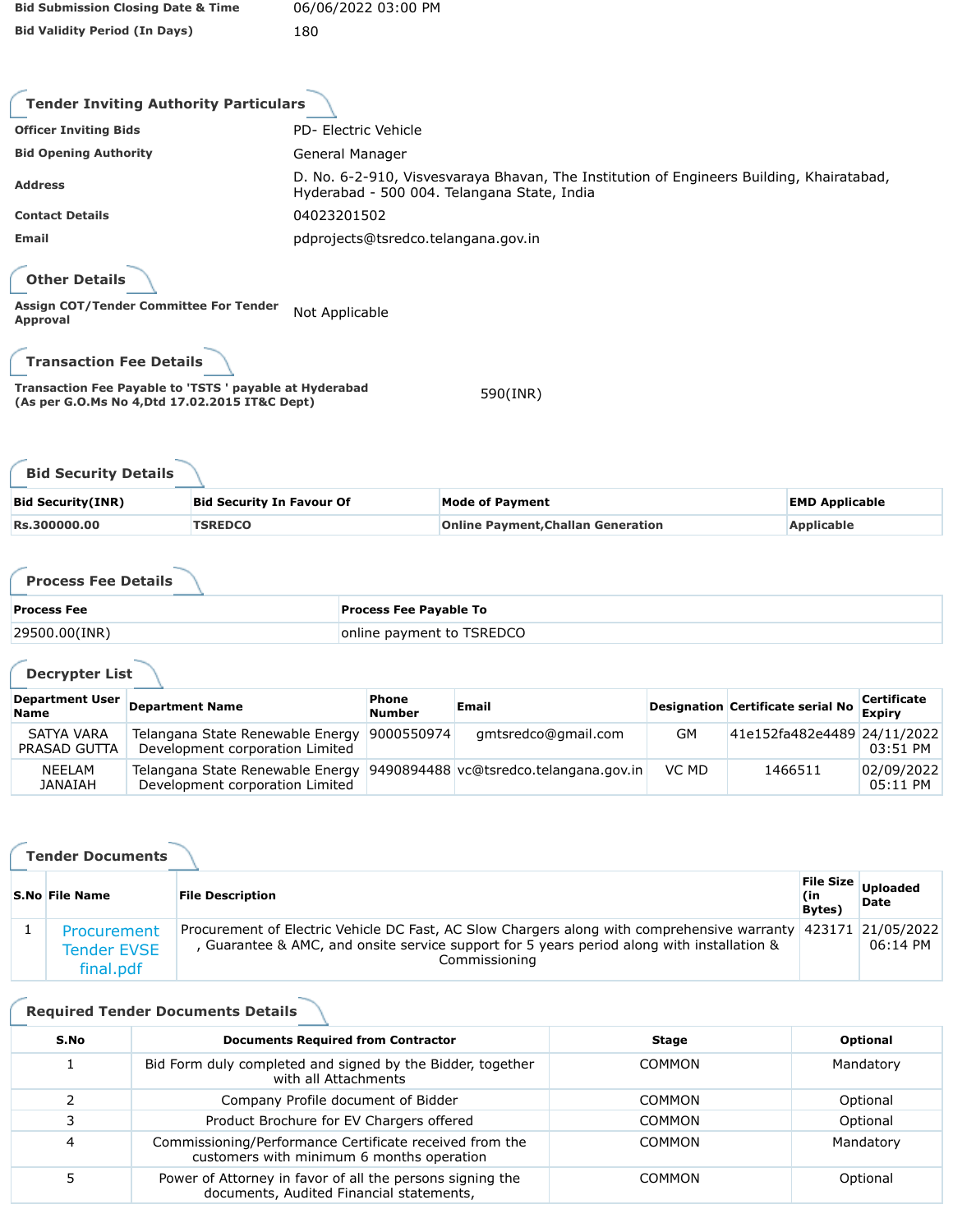| S.No | <b>Documents Required from Contractor</b>                                                                                                                                                                                                           | <b>Stage</b>  | <b>Optional</b> |
|------|-----------------------------------------------------------------------------------------------------------------------------------------------------------------------------------------------------------------------------------------------------|---------------|-----------------|
| 6    | Certificate of Incorporation of all the participating companies in<br>case of Registered Companies, Partnership deed in case of<br>Partnership Firm, Pan Card & GST in case of Proprietorship<br>Firm                                               | <b>COMMON</b> | Mandatory       |
| 7    | GST registration                                                                                                                                                                                                                                    | <b>COMMON</b> | Mandatory       |
| 8    | Pan Card of the Firm,                                                                                                                                                                                                                               | <b>COMMON</b> | Mandatory       |
| 9    | No Deviation Certificate Letter of Undertaking for Bid validity,<br>BID Bond/Performance Security Deposit,                                                                                                                                          | <b>COMMON</b> | Mandatory       |
| 10   | Last 2 years Balance sheets & CA Certificate for turnover<br>confirmation                                                                                                                                                                           | <b>COMMON</b> | Mandatory       |
| 11   | ARAI certifications of the EV Chargers as per the technical<br>specifications and testing standards on Charging Infrastructure<br>for Electric Vehicles issued by Ministry of Power vide Ref<br>No.12/2/2018-EV Comp No.244347) Dated 14th Jan 2022 | <b>COMMON</b> | Mandatory       |
| 12   | The Bidder should be original Equipment Manufacturer (OEM)<br>or Authorized representative/ dealer/re-seller/ agent/ Channel<br>partners of the OEM of the EVSEs                                                                                    | <b>COMMON</b> | Mandatory       |
| 13   | Purchase Order / Letter of Award / Detailed Work Award issued<br>by the client.                                                                                                                                                                     | <b>COMMON</b> | Mandatory       |
| 14   | The firms having the Turnover not less than 1.0 Crore, in any<br>one financial year during the last 2 financial years.                                                                                                                              | <b>COMMON</b> | Mandatory       |
| 15   | An undertaking by OEM of EVSEs to support by supplying<br>spares and services for the period of 5 years.                                                                                                                                            | <b>COMMON</b> | Mandatory       |
| 16   | proof of Tender Document Fee of Rs.29,500/- to be paid online<br>and the acknowledgement of the same is to be uploaded                                                                                                                              | <b>COMMON</b> | Mandatory       |
| 17   | Proof of Earnest Money Deposit(EMD) on amount of Rs.<br>3,00,000/- to be paid online and the acknowledgement of the<br>same is to be uploaded                                                                                                       | <b>COMMON</b> | Mandatory       |
| 18   | A self-declaration letter by the Bidder for defaulted and<br>blacklisted by any Government agencies / Utilities on company<br>letter head                                                                                                           | <b>COMMON</b> | Mandatory       |
| 19   | Bidder can have up to 2 (two) nos of OEM authorizations for<br>different equipment to be sourced from. The authorization<br>letter from such OEMs shall indicate the equipment that shall<br>be provided for executing the subject tender           | <b>COMMON</b> | Optional        |

## **General Terms and Conditions / Eligibility**

As per Tender Document Terms & Conditions

#### **General Technical Terms and Conditions (Procedure)**

As per Tender Document Terms & Conditions

#### **Legal Terms & Conditions**

As per Tender Document Terms & Conditions

**Procedure for Bid Submission**

Show Procedure for Bid Submission

| <b>Location Details</b> |                   |
|-------------------------|-------------------|
| Longitude               | $17.41^{\circ}$ F |
| Latitude                | 78.45° E          |

**Stages**

| S.No | <b>Stage Name</b> | <b>Evalution Opening date</b> | Dependent Stage Name | <b>View Details</b> |
|------|-------------------|-------------------------------|----------------------|---------------------|
|      | PO Stage          | 06/06/2022 04:00 PM           |                      | <b>View Action</b>  |
|      | Commercial Stage  | 07/06/2022 03:00 PM           | PQ Stage             | <b>View Action</b>  |